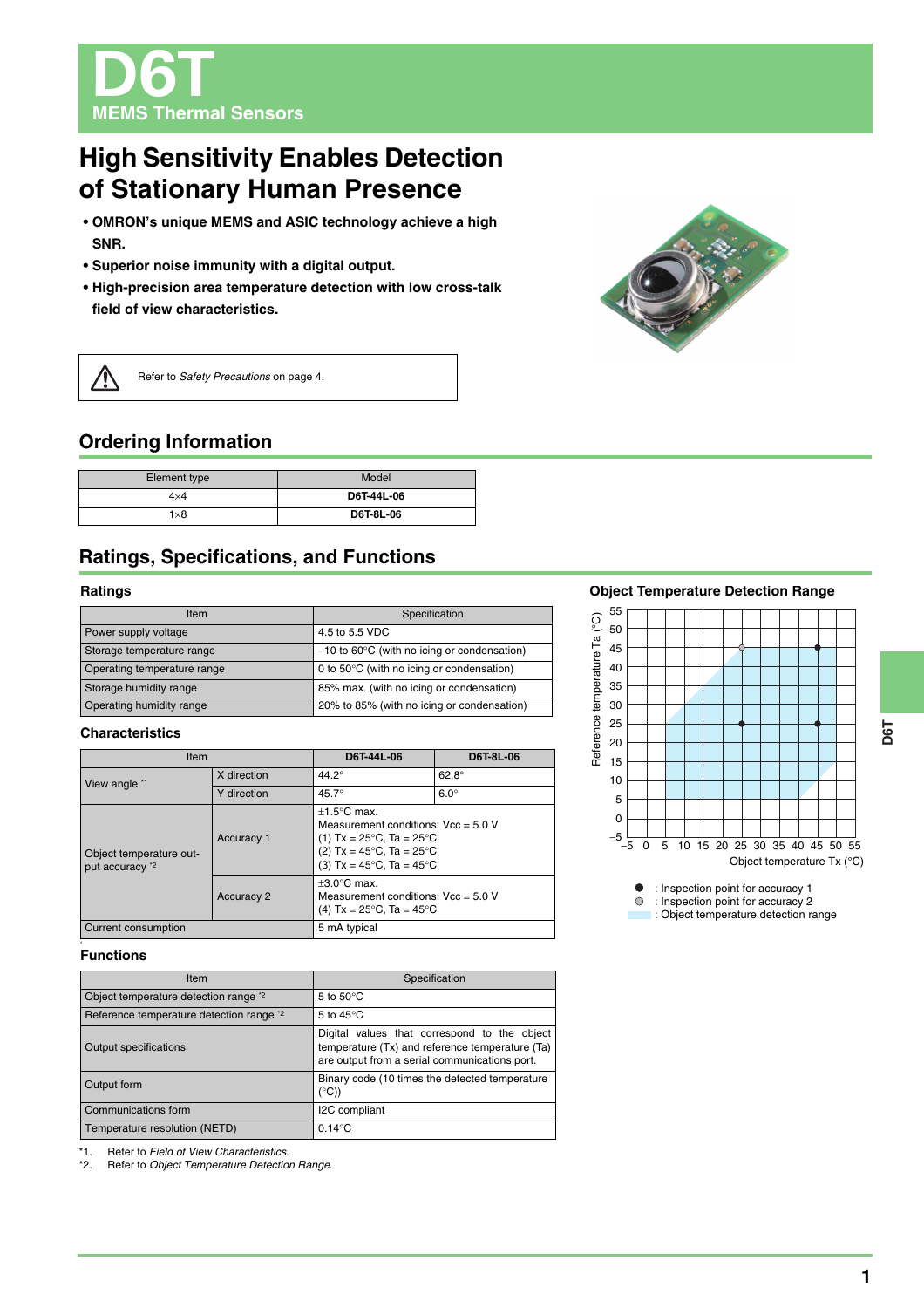# **Connections**

## **Thermal Sensor Configuration Diagram**



### **Terminal Arrangement**

| Terminal | Name       | <b>Function</b>                        | <b>Remarks</b>                                                |
|----------|------------|----------------------------------------|---------------------------------------------------------------|
|          | <b>GND</b> | Ground                                 |                                                               |
| 2        | <b>VCC</b> | Positive power supply<br>voltage input |                                                               |
| 3        | <b>SDA</b> | Serial data I/O line                   | Connect the open-drain SDA<br>terminal to a pull-up resistor. |
| 4        | SCL        | Serial clock input                     | Connect the open-drain SCL<br>terminal to a pull-up resistor. |

Note: The 1×8 type has pixels 0 to 7.

# **Field of View Characteristics**

# **D6T-44L-06**



# **Field of view in X Direction Field of view in Y Direction**



**Detection Area for Each Pixel**



Note: Definition of view angle: Using the maximum Sensor output as a reference, the angular range where the Sensor output is 50% or higher when the angle of the Sensor is changed is defined as the view angle.

# **D6T-8L-06**



#### **Field of view in X Direction Field of view in Y Direction**



Note: Definition of view angle: Using the maximum Sensor output as a reference, the angular range where the Sensor output is 50% or higher when the angle of the Sensor is changed is defined as the view angle.

### **Detection Area for Each Pixel**

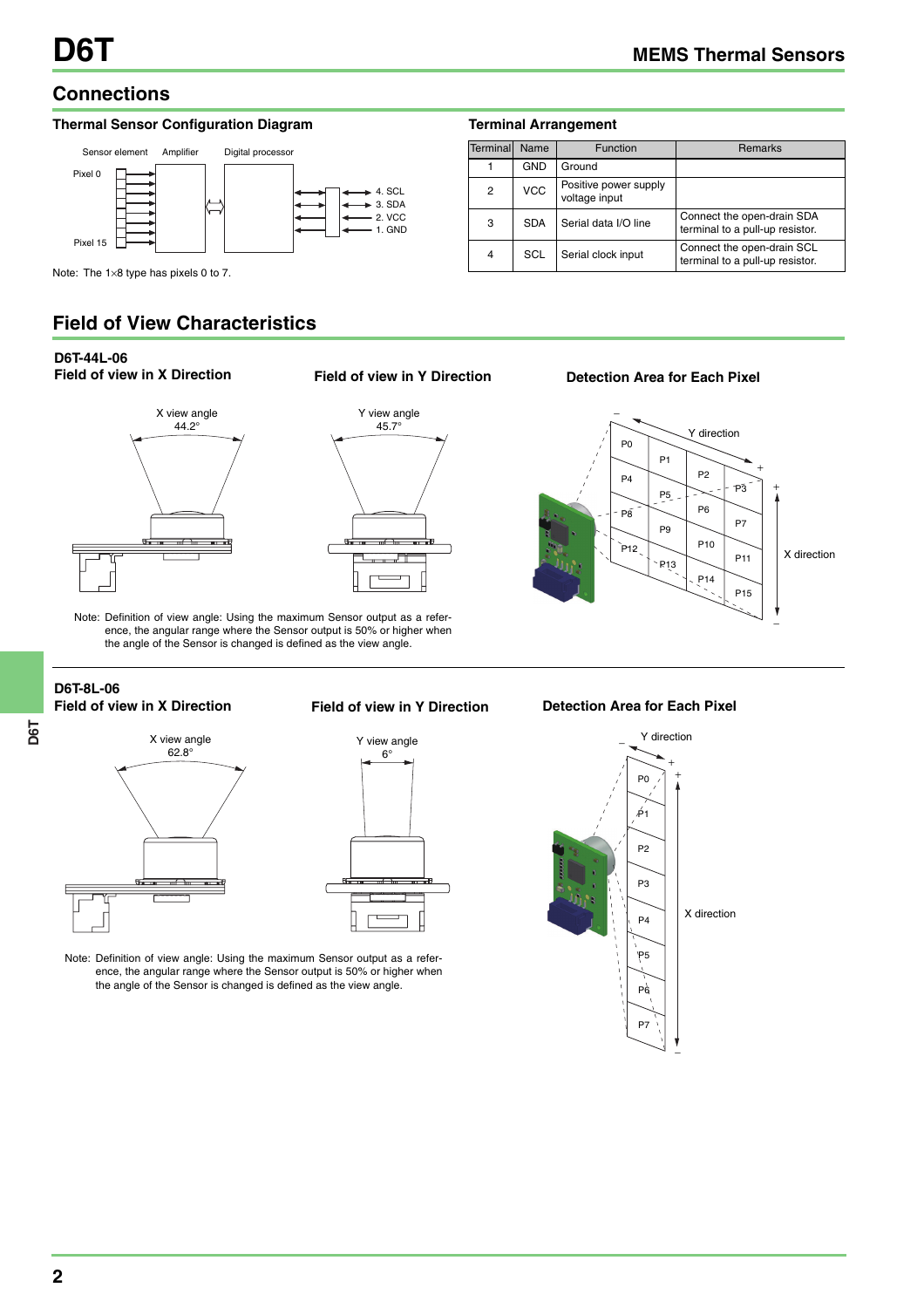1.5

R1

R1

 $\frac{1}{2.5}$ R1

 $\frac{2.5}{1}$ 

R1

#### **Dimensions** (Unit: mm) **D6T-44L-06 Supporting and Mounting Area (Shaded Portion) Top View** 1 18 <sup>t</sup>o, 1 dia. 5 11.5 . à 11 14  $\dot{\oplus}$ 7777777 3.4 1 8.3 dia. **Bottom View** (3.75) 1 4.4 1  $\leftarrow \leftarrow \leftarrow (0.85)$ SCL GND 1  $\equiv$ SDA VCC  $\frac{1}{\sqrt{2}}$ SM04B-GHS-TB(JST)  $\overline{\circ}$  $\overline{a}$  $\overline{ }$  $\sqrt{2}$ n a a a 8.25  $\circ$ 1 Note: Due to insulation distance limitations, do not allow metal parts to come into contact with the Sensor. **D6T-8L-06 Supporting and Mounting Area (Shaded Portion) Top View** 1 18 7777777X77777777777777777777 5 11.5 <sup>t</sup>o, 1 dia. 11 14  $\dot{\oplus}$  $8.3$  di 1 5.31 **Bottom View** 1  $^{4,4}$ 1 777777777 77777777777

Note: Unless otherwise specified, a tolerance of ±0.3 mm applies to all dimensions.



E 三回

1

 $\overline{C}$ 

the Sensor.

Note: Due to insulation distance limitations, do not allow metal parts to come into contact with

1

.<br>GND

SDA VCC

SM04B-GHS-TB(JST)

SCL

8.25

 $\leftarrow +$   $\leftarrow$  (0.85)<br>4.05

 $\overline{C}$ 

 $\overline{\circ}$ 

n n n i

 $\frac{2.5}{1}$ 

R1

 $\frac{1}{2.5}$ 

R1

R1

1.5

R1